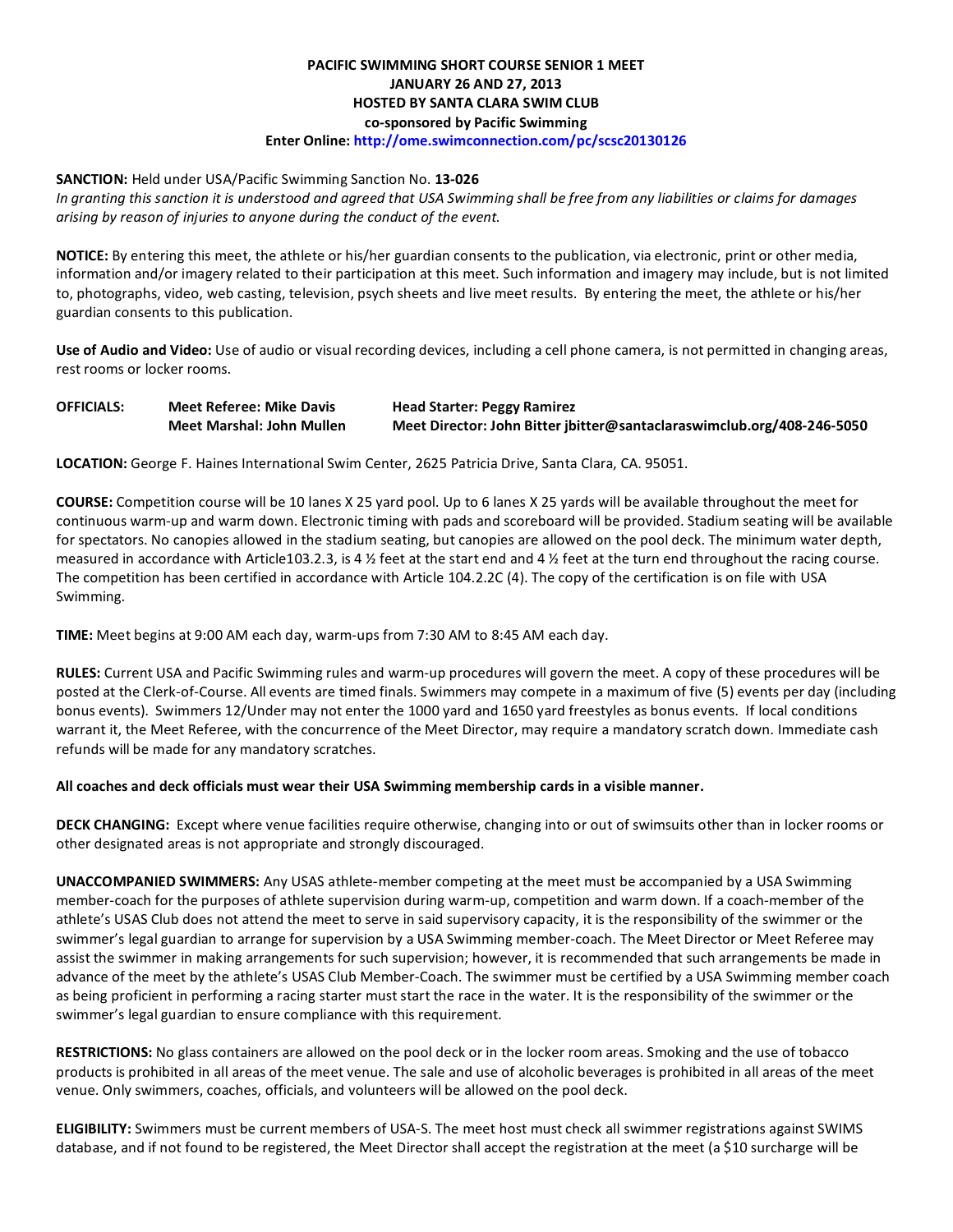added to the regular registration fee). Duplicate registrations will be refunded by mail. The meet is limited to those swimmers who have met the 2013 Pacific Swimming Senior I time standards. Swimmers thirteen years and older will be considered entered in Senior Level 1 and 2 meets without proof of time. These events should be entered with the entry time. Swimmers 12 years of age and under must meet the time standard (bonus events excepted) and will be subject to proof of time using the USA SWIMS database as a standard. The time must have been achieved prior to the closing data for entries for the meet. Swimmers 12 years of age and younger who have provable times in one or more events may enter 2 additional bonus events for the meet (1000 yard & 1650 yard freestyles are excluded from bonus events). Disabled swimmers are welcomed to attend this meet and should contact the Meet Director or Head Referee regarding special accommodations on the entry times and seeding per Pacific Swimming policy.

**CHECK-IN:** The meet will be deck seeded. Swimmers must check-in at the Clerk-of-Course. Close of check-in for all events shall be no more than 60 minutes before the estimated time of the start of the first heat of the event. No event shall be closed more than 30 minutes before the scheduled start of the session. Swimmers who do not check-in will not be allowed to compete in the event.

**SCRATCH RULE:** Swimmers entered in an individual event in a Senior 1 or Senior 3 meet that is seeded on the deck that have checked in for that event, must swim in the event unless they notify the clerk of the course before seeding for that event has begun that they wish to scratch. Failure to swim an event will result in being barred from their next individual event in which the swimmer is entered on that day or the next meet day, whichever is first.

**ENTRY FEES**: \$5.50 per individual event. \$8.00 per Swimmer (Participation Fee).

Make checks payable to **SCSC**. No refunds.

| Santa Clara Swim Club    |
|--------------------------|
| <b>Attn: Senior Meet</b> |
| 2625 Patricia Drive      |
| Santa Clara, CA. 95051   |
|                          |

**MAILED OR HAND DELIVERED ENTRIES**: Entries must be on the attached consolidated entry form. Forms must be filled out completely and printed clearly with swimmers best time. Entries must be entered using the current Pacific Swimming procedure: "A swimmer who qualifies Senior 1 in a specific stroke and distance will be considered qualified in the same stroke and distance in all courses. If the time was made SCY and it is a SCM or LCM meet, enter your SCY time. If the time was made SCM and it is a SCY or an LCM meet, enter your SCM time. If the time was made LCM and it is a SCY or an SCM meet, enter your LCM time. When entering a meet, if your qualifying time is in yards enter the yards time and put a "Y" after the time. If the qualifying time is in short course meters, enter that time with an "S" after it. If the qualifying time is in long course meters then enter that time with an "L" after it. No time conversions will be accepted. Entries with "NO TIME" will be rejected. Entries must be postmarked by midnight, **Wednesday, January 16, 2013** or hand delivered to the SCSC team office by 7:00 pm on **Friday, January 18, 2013**. No late entries will be accepted. No refunds will be made, except mandatory scratch downs. Requests for confirmation of receipt of entries should include a selfaddressed envelope.

### **ONLINE ENTRIES**: You may enter this meet online or by U.S. mail. To enter on-line go to

http://ome.swimconnection.com/pc/20130126 to receive an immediate entry confirmation. This method requires payment by credit card. Swim Connection LLC charges a processing fee for this service, equal to \$1 per swimmer plus 5% of the total entry fees. Please note that the processing fee is a separate fee from the entry fees. If you do not wish to pay the processing fee, enter the meet using mail entry. Entering online is a convenience, is completely voluntary, and is in no way required or expected of a swimmer by Pacific Swimming. Online entries will be accepted through **Friday, January 18, 2013.**

#### **AWARDS:** None

**ADMISSION FEE**: Free. A two-day program will be available for \$3.00.

**HOSPITALITY:** There will be hospitality available for coaches, officials, timers, and volunteers. Lunches will be provided for coaches and working deck officials.

**MISCELLANEOUS:** No overnight parking is allowed. No noise makers allowed in the pool facility.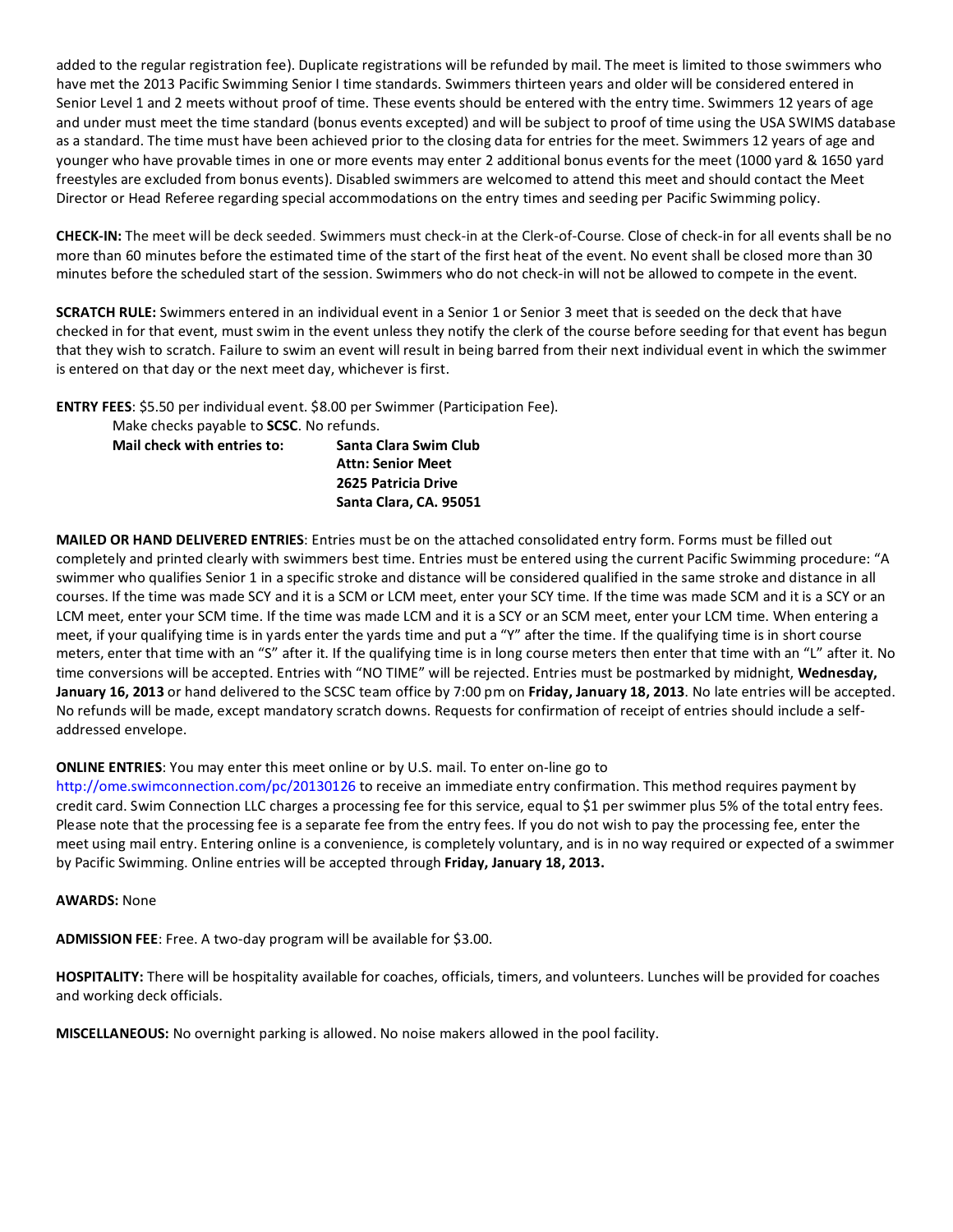| <b>ORDER OF EVENTS</b>          |                  |                     |  |  |  |  |  |  |  |
|---------------------------------|------------------|---------------------|--|--|--|--|--|--|--|
| <b>WOMEN'S</b><br><b>EVENT#</b> | <b>EVENT</b>     | <b>MEN'S EVENT#</b> |  |  |  |  |  |  |  |
| SATURDAY, JANUARY 26, 2013      |                  |                     |  |  |  |  |  |  |  |
| <b>500 FREE</b><br>2<br>1       |                  |                     |  |  |  |  |  |  |  |
| 3                               | 200 BACK         | 4                   |  |  |  |  |  |  |  |
| 5                               | 100 BREAST       | 6                   |  |  |  |  |  |  |  |
| 7                               | <b>200 FLY</b>   | 8                   |  |  |  |  |  |  |  |
| 9                               | <b>100 FREE</b>  | 10                  |  |  |  |  |  |  |  |
| 11                              | 200 IM           | 12                  |  |  |  |  |  |  |  |
| 13                              | <b>1650 FREE</b> | 14                  |  |  |  |  |  |  |  |
| SUNDAY, JANUARY 27, 2013        |                  |                     |  |  |  |  |  |  |  |
| 15                              | 400 IM           | 16                  |  |  |  |  |  |  |  |
| 17                              | <b>200 FREE</b>  | 18                  |  |  |  |  |  |  |  |
| 19                              | <b>100 FLY</b>   | 20                  |  |  |  |  |  |  |  |
| 21                              | 50 FREE          | 22                  |  |  |  |  |  |  |  |
| 23                              | 200 BREAST       | 24                  |  |  |  |  |  |  |  |
| 25                              | 100 BACK         | 26                  |  |  |  |  |  |  |  |
| 27                              | <b>1000 FREE</b> | 28                  |  |  |  |  |  |  |  |

**Events 13-14 and 27-28 will be swum fastest to slowest alternating women and men,** ALL OTHER **EVENTS WILL BE SWUM IN EVENT NUMBER ORDER, BUT WILL BE SWUM FASTEST TO SLOWEST.**

**There will be a 10 minute break before the start of these events of the distance events (1000 Free and 1650 Free). Time standards may be found at[: http://www.pacswim.org/page/times\\_standards.shtml](http://www.pacswim.org/page/times_standards.shtml)**